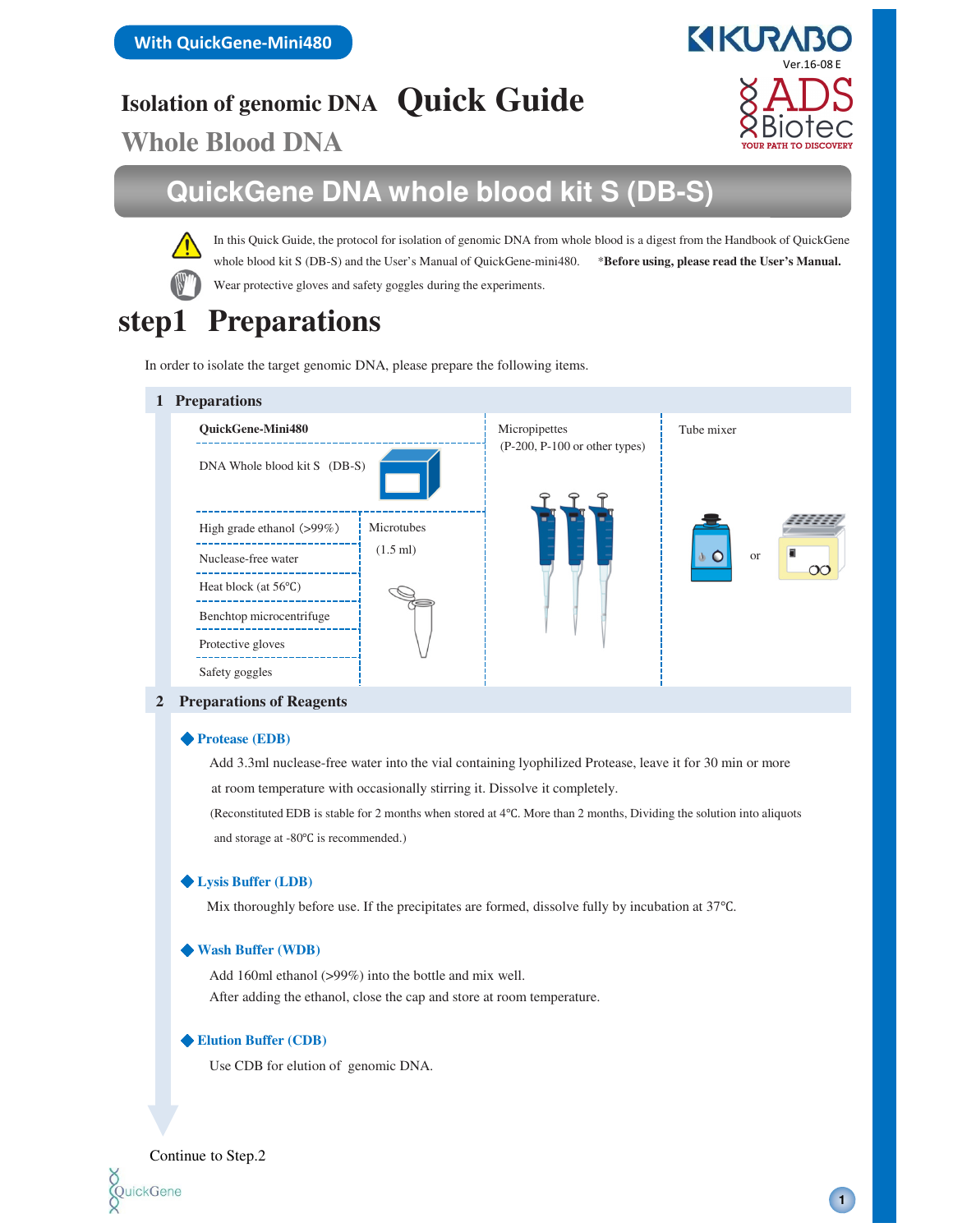**Isolation of Genomic DNA Quick Guide [QuickGene DNA Whole Blood kit S]**

# **step2-1 protocol A**

In order to gain the target yield of DNA, please follow the protocol below.

The standard yield is 4 to 8µg from 200µl of whole blood samples. The volume of the eluate from each Cartridge is 200µl. The volume of CDB can be reduced to 50µl, but in that case, elution efficiency might be decreased.

Using a whole blood sample treated with EDTA-2Na, EDTA-2K, or heparin, within 3 days after blood collection.

#### **1 Set heat block at 56**℃**.**

#### **2 Using 1.5ml microtubes, follow the protocol of 1) to 3). (Do not change the procedure)**

1) Add 30µl of EDB (previous dissolved in nuclease-free water ) into bottom of a 1.5ml microtube.

2) Add 200µl of a whole blood sample. (After adding the whole blood, immediately process to step3) )

3) Add 250µl LDB, then pipette 5 times (or mix upside-down).

Pipette (or mix upside-down) thoroughly to mix EDB, Whole Blood sample and LDB well. Next step is mixing the solutions by vortex mixer. If you don't have a vortex mixer at the speed of 2500rpm or more, please pipette (or mix upside-down) completely in this step.

#### **3 Vortex at the maximum speed (2500 rpm or more) for 15 sec.**

Surely Vortex for 15 sec at maximum speed.

Flash spin down for several seconds to remove drops from the inside of the lid.

In case mixing is insufficient, the yield of DNA might decrease or the cartridge (CA) might clog.

#### **4 Incubate at 56**℃ **for 2 min.**

Incubation time up to 5 min does not affect the yield of DNA.

#### **5 Adding 250 µl ethanol** (**>99%**)**, and vortex at the maximum speed for 15 sec.**

After adding 250 µl of ethanol (>99%), vortex at maximum speed for 15 sec, flash spin down for several seconds. Then flash spin down for several seconds to remove the drops from the inside of lip.

**6 Complete the lysis**

Perform the isolation operation within 30 min, after completing the lysis



Continue to Step.3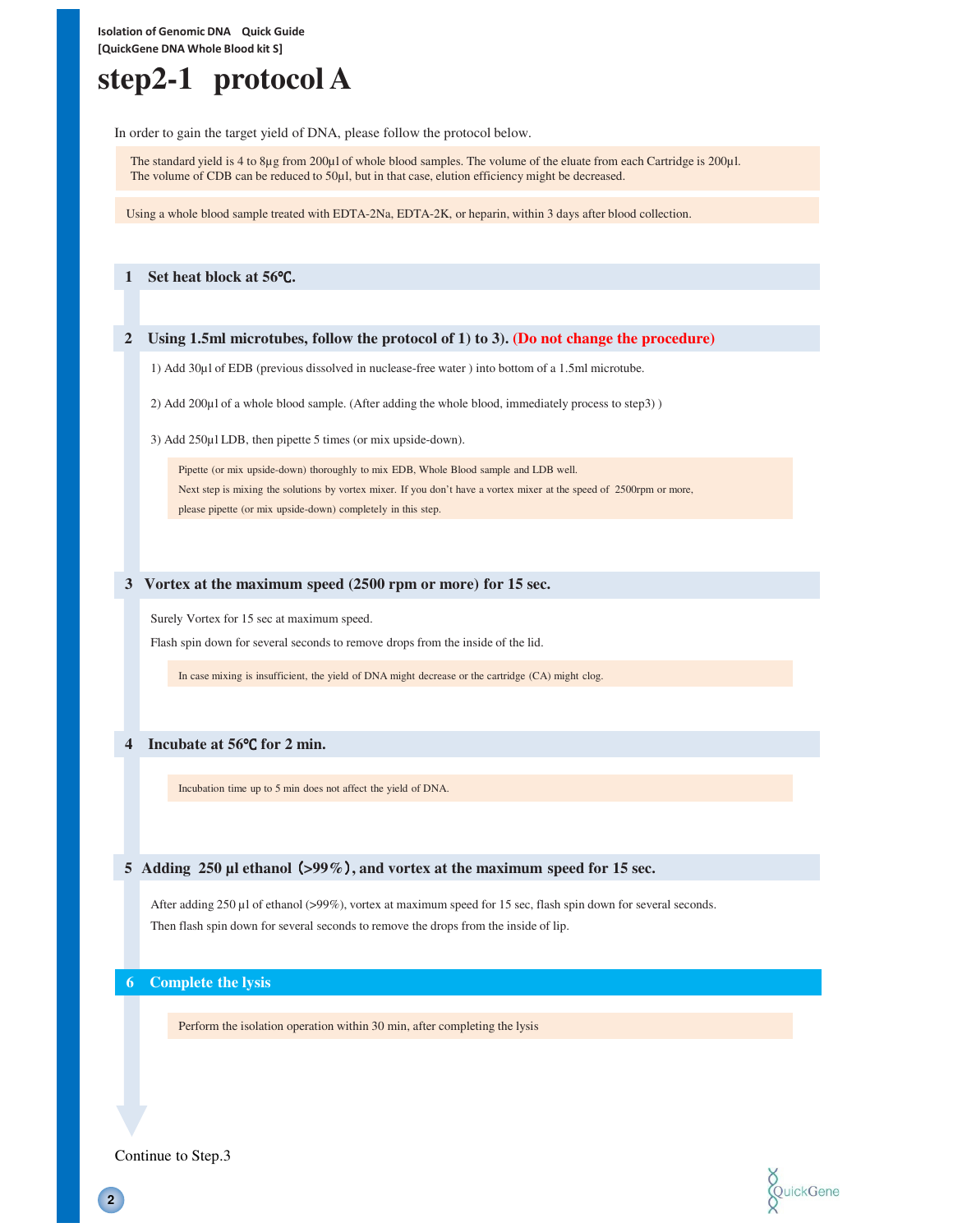# **step2-2 protocol B**

In order to gain the target yield of DNA, please follow the protocol below.

The Standard yield is 4 to 8  $\mu$ g from 200  $\mu$ l of whole blood samples. The volume of the eluate from each Cartridge is 200  $\mu$ l. The volume of CDB can be reduced to 50  $\mu$ l, but in that case, elution efficiency might be decreased.

Using a whole blood sample treated with EDTA-2Na, EDTA-2K, or heparin, within 3 days after blood collection.



\*1: Multichannel pipettes should be able to drew 200 µl, 250 µl, 750 µl regents and have 8 or more channel.

\*2: Recommended product :Corning® 96 Well Clear V-Bottom 2 mL Polypropylene Deep Well Plate, Sterile (Product #3960)

#### **2 Set water bath at 56**℃**.**

Aqueous surface in the water bath should be the half level of 96 deep well plate.

#### **3 Transfer the minimum required regents to the reservoir depending on the number of sample.**

| Number of samples                     | 16             | 20              | 24              | 28              | 32              | 36               | 40              | 44               | 48               |
|---------------------------------------|----------------|-----------------|-----------------|-----------------|-----------------|------------------|-----------------|------------------|------------------|
| LDB                                   | $5 \text{ ml}$ | 6 <sub>ml</sub> | $7 \text{ ml}$  | $8 \text{ ml}$  | 9 <sub>ml</sub> | 10 <sub>ml</sub> | $11 \text{ ml}$ | $12 \text{ ml}$  | $13 \text{ ml}$  |
| Ethanol $(>99\%)$                     | $5 \text{ ml}$ | 6 <sub>ml</sub> | 7 <sub>ml</sub> | $8 \text{ ml}$  | 9 <sub>ml</sub> | 10 <sub>ml</sub> | $11 \text{ ml}$ | $12 \text{ ml}$  | $13 \text{ ml}$  |
| <b>WDB</b><br>with Ethanol( $>99\%$ ) | $40$ ml        | $50 \text{ ml}$ | $60$ ml         | $70 \text{ ml}$ | $75 \text{ ml}$ | $85$ ml          | $95$ ml         | $105$ ml         | $115 \text{ ml}$ |
| CDB                                   | $4.5$ ml       | $5 \text{ ml}$  | 6 ml            | $7 \text{ ml}$  | $7.5$ ml        | 8.5 ml           | 9 <sub>ml</sub> | 10 <sub>ml</sub> | $11 \text{ ml}$  |

If the amount beyond the minimum necessary regents are transferred, they might be insufficiency.

4 **Using 96 deep well plate, follow the protocol of 1) to 4). (Do not change the procedure)**

Unless otherwise noted, use single channel pipettes.

1) Add 30 µl of EDB (previous dissolved in nuclease-free water ) into bottom of 96 deep well plate.

2) Add 200 µl of a whole blood sample. (After adding the whole blood, immediately process to step3))

3) Add 250 µl LDB, then pipette 20 times by multichannel pipettes.

Pipette certainly to mix EDB, whole blood and LDB. In case mixing is insufficient, the yield of DNA might decrease or the cartridge (CA) might clog.

#### **please turn over**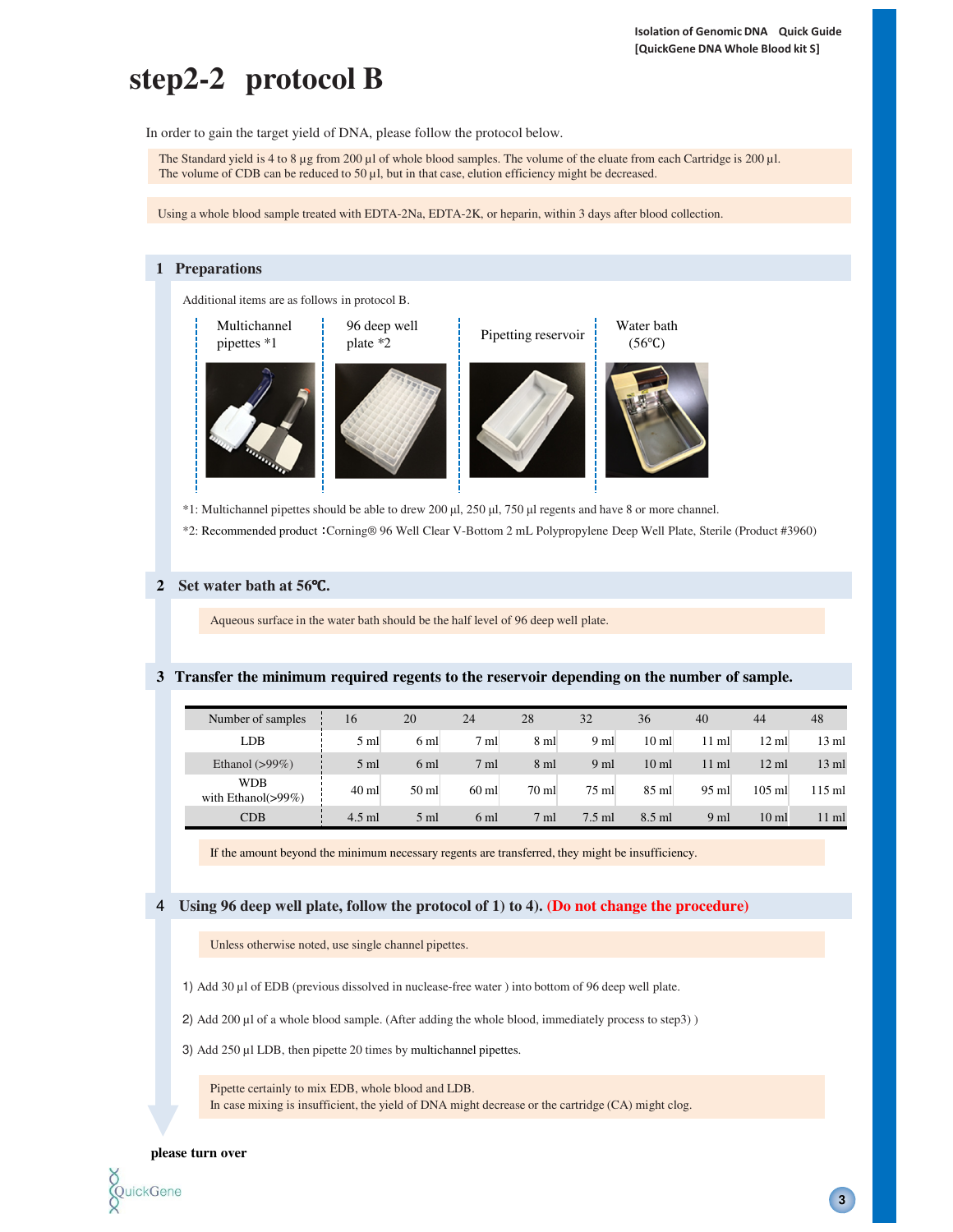#### **5 Incubate at 56**℃ **for 15 min.**

Cover the 96 deep well plate, then incubate in a water bath at 56℃ for 15 min.

Weight the 96 deep well plate to make sure it does not move.

### **6 Add ethanol (>99%), then pipette 10 times.**

Add 250 µl of ethanol (>99%), then pipette 20 times by multichannel pipettes.

#### **7 Incubate at room temperature for 10 min.**

Incubation time up to 5 min does not affect the yield of DNA.

## **8 Complete the lysis**

Perform the isolation as soon as possible, after completing the lysis. From next step, multichannel pipette can be used for applying lysate, WDB and CDB into the cartridge.

Continue to Step.3